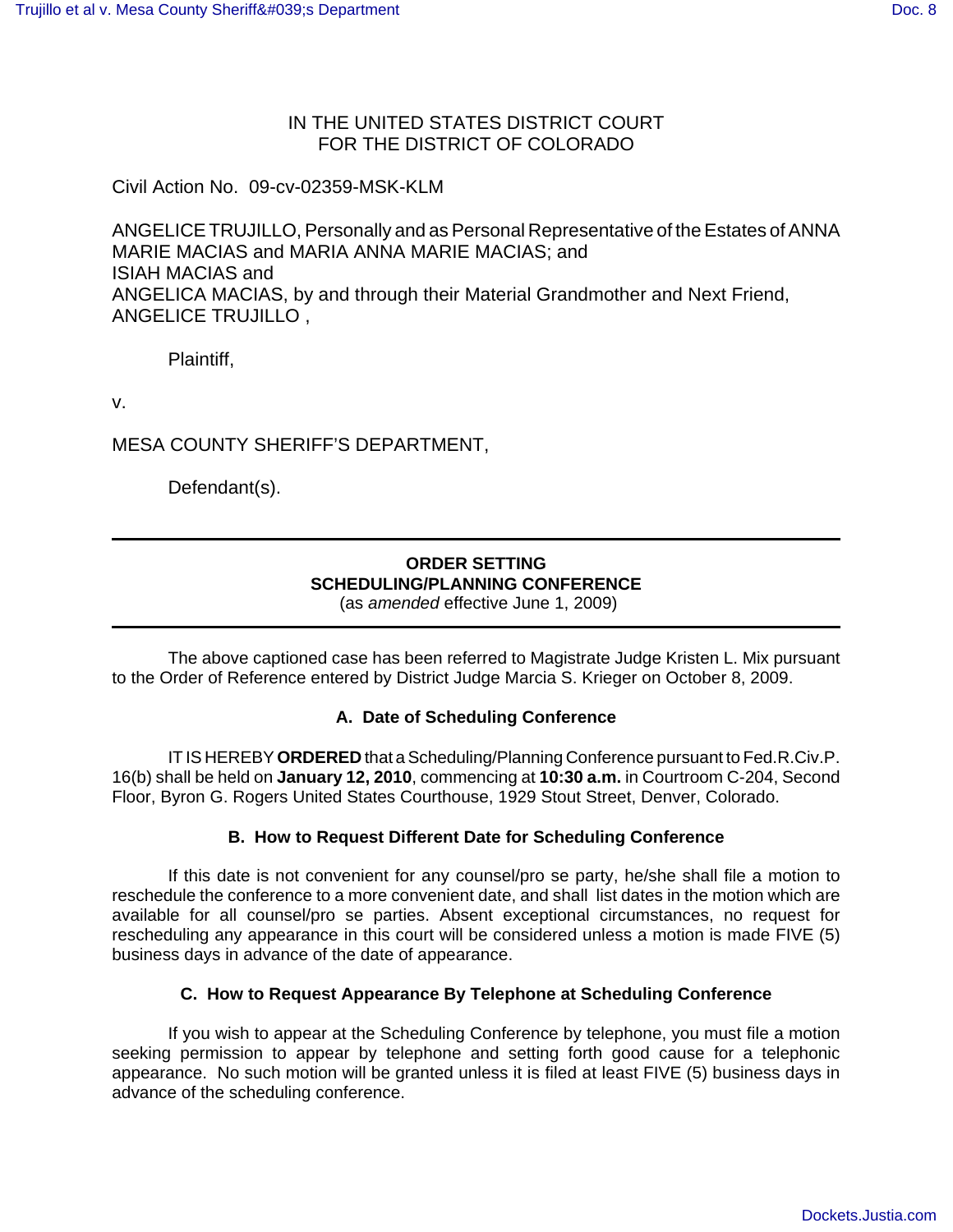## **D. Plaintiff's Duty to Notify Parties of Scheduling Conference**

The plaintiff shall notify all parties who have not entered an appearance as of the date of this Order of the date and time of the Scheduling/Planning Conference set forth above.

### **E. Parties' Obligations Before Scheduling Conference**

1. Scheduling Order

IT IS **ORDERED** that counsel/pro se parties in this case are to hold a pre-scheduling conference meeting at least twenty-one (21) days before the scheduling conference pursuant to Fed. R. Civ. P. 26(f)(1) *and DO ONE OF THE FOLLOWING:*

*(1) If the parties agree that it is appropriate to do so*, prepare a proposed Scheduling Order in accordance with Fed. R. Civ. P. 26(f), as amended. The instructions for completing the Scheduling Order may be found on the Court's website (www.cod.uscourts.gov) with the scheduling order form. Pursuant to Fed. R. Civ. P. 26(d), as amended, no discovery is to be exchanged until after the Rule 26(f) conference meeting. The parties **shall** include the following language in paragraph 8(h)(5) of their proposed Scheduling Order:

"Other Planning or Discovery Orders: No opposed discovery motions are to be filed with the Court until the parties comply with D.C.COLO.LCivR. 7.1(A). If the parties are unable to reach agreement on a discovery issue after conferring, they shall arrange a conference call with Magistrate Judge Mix to attempt to resolve the issue. Both of these steps must be completed before any contested discovery motions are filed with the Court;" *OR*

*(2) If the parties agree that the form scheduling order is inadequate given the nature of the case, prepare to discuss scheduling and case management issues with the Magistrate Judge at the scheduling conference.* 

If the parties select the first option, no later than **five (5) calendar days** prior to the Scheduling/Planning Conference, counsel/pro se parties shall submit their proposed Scheduling Order **(in PDF)** in compliance with the Court's Electronic Case Filing Procedures which are also available on the Court's website. An additional copy of the proposed scheduling order is to be provided to my chambers at Mix\_Chambers@cod.uscourts.gov by **e-mail attachment** with the subject line stating "proposed Scheduling Order" and in **WordPerfect format**.

Parties who are pro se or do not have access to the internet may obtain the scheduling order form and instructions from the Clerk's Office, Room A105, in the Alfred A. Arraj United States Courthouse, 901 19<sup>th</sup> Street, Denver, Colorado, 80294. Scheduling Orders prepared by parties not represented by counsel, or without access to electronic case filing, are to be submitted to the Clerk of the Court on paper.

2. Mandatory Disclosures

IT IS **FURTHER ORDERED** that on or before 14 days after the Rule 26(f) pre-scheduling conference meeting, the parties shall comply with the mandatory disclosure requirements of Fed.R.Civ.P. 26(a)(1), as amended.

3. Confidential Settlement Statements